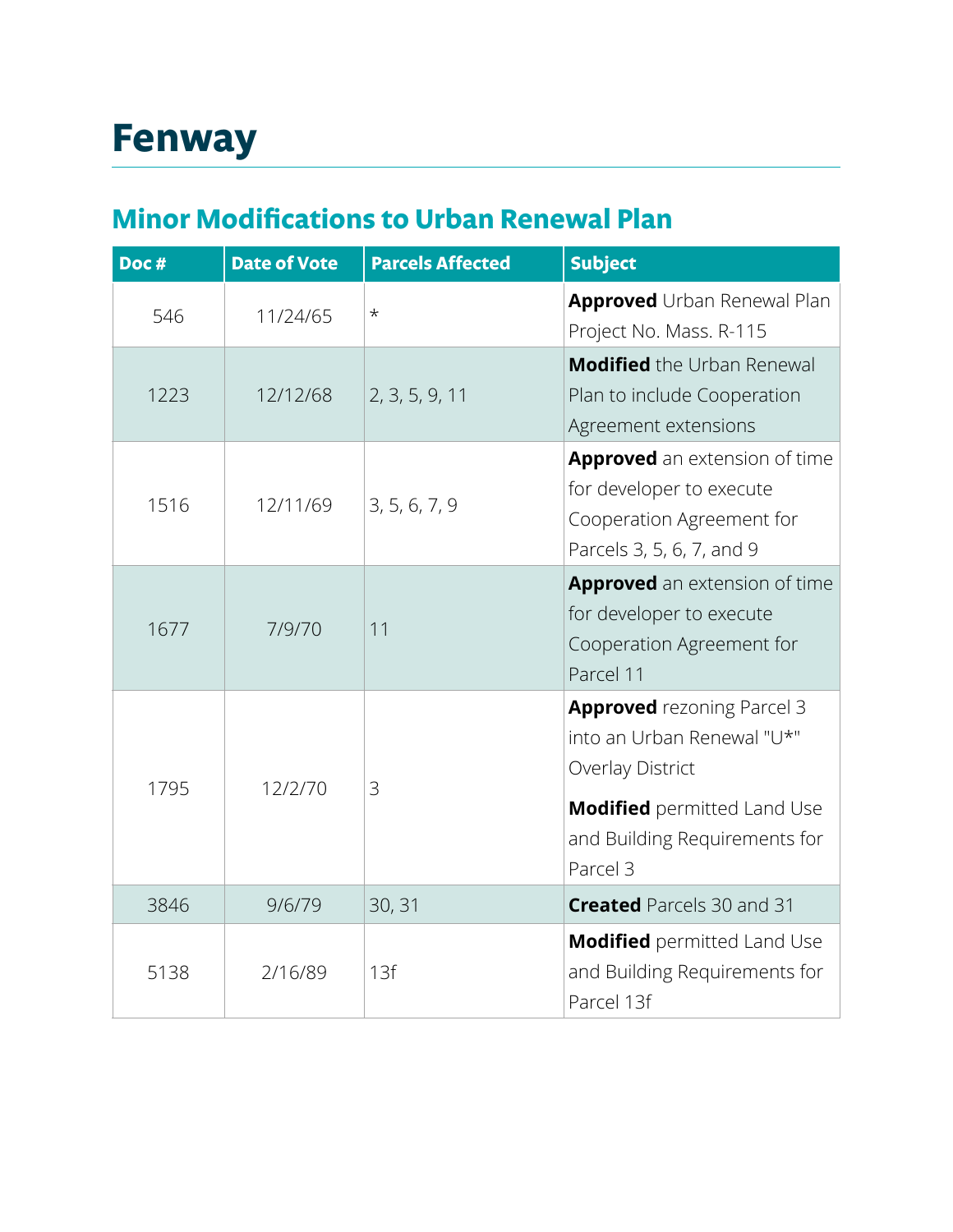| Doc# | <b>Date of Vote</b> | <b>Parcels Affected</b> | <b>Subject</b>                                                                    |
|------|---------------------|-------------------------|-----------------------------------------------------------------------------------|
| 5550 | 2/11/93             | 24                      | <b>Created Parcel 24</b>                                                          |
|      |                     |                         | <b>Modified</b> permitted Land use<br>and Building Requirements for<br>Parcel 24  |
| 5775 | 8/15/96             | $\overline{2}$          | <b>Modified</b> permitted Land Use<br>and Building Requirements for<br>Parcel 2   |
| 5795 | 11/14/96            | 29, 30, 31              | <b>Modified</b> permitted Land Use<br>for Parcels 29, 30, and 31                  |
| 6249 | 10/25/01            | 25                      | <b>Modified</b> permitted Land Use<br>and Building Requirements for<br>Parcel 25  |
| 6490 | 9/11/03             | 16a                     | <b>Subdivided</b> a portion of Parcel<br>16 into 16a                              |
|      |                     |                         | <b>Modified</b> permitted Land Use<br>and Building Requirements for<br>Parcel 16a |
| 6667 | 12/21/04            | $^\star$                | <b>Approved</b> Extension of Urban<br>Renewal Plan until 4/30/15                  |
| 7075 | 8/16/11             | 23                      | <b>Modified</b> permitted Land Use<br>and Building Requirements for<br>Parcel 23  |
| 7525 | 12/18/14            | $^\star$                | <b>Approved</b> One Year Extension<br>of Urban Renewal Plan                       |
| 7585 | 12/10/15            | $\star$                 | <b>Approved</b> Ten Year Extension<br>of Urban Renewal Plan                       |
| 7617 | 6/9/16              | $^\star$                | <b>Approved</b> Sixty Day Extension<br>of Urban Renewal Plan                      |
| 7643 | 9/15/16             | $\star$                 | <b>Approved</b> Six Year Extension<br>of Urban Renewal Plan                       |